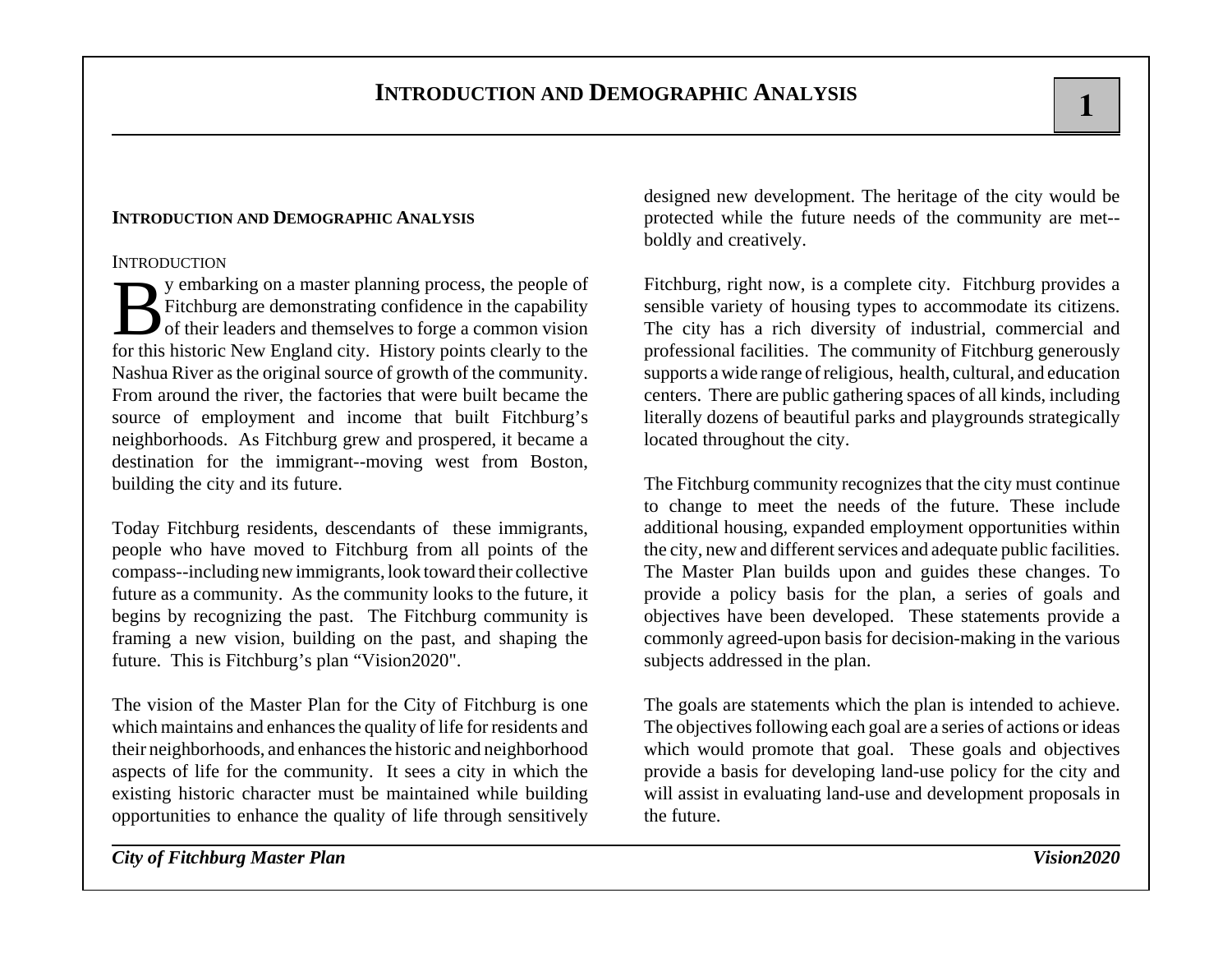The city's role as a source of prosperity to the region has been changing. The shift away from heavy manufacturing has left the old mill complexes in transition. Economic opportunities have changed. The move toward a service-based economy continues. We know economic values can be enhanced by a desirable community setting. Fitchburg is poised at an era of great opportunity if the community plans its assets wisely for the future.

The demands and expectations of how the city community resources are to be used are changing. Today a richer diversity of land uses is being sought. The work of the Vision2020 Advisory Committee then is both timely and vitally important. Timely in its ability to influence the direction of changing land use patterns. Important since current commitments to land use will affect the lives of the city residents for decades.

Which purposes then will the community assets serve? This plan was developed to address this question. Vision2020 provides direction in making wise policies for the future of the City of Fitchburg.

### **FITCHBURG - A BRIEF INTRODUCTION**

Located in the Montachusett region of north central Massachusetts, bordered by Westminster on the west, Ashby on the north, Lunenburg on the east, and Leominster on the south, Fitchburg is 25 miles north of Worcester, 46 miles northwest of Boston, and 211 miles from New York City. Encompassing approximately 28 square miles Fitchburg has a current population of just over 41,000.

Fitchburg's location on the Nashua River led to its development initially as an industrial center where mills were built to take advantage of the readily available water power. The construction of rail lines passing through Fitchburg on the Boston to Albany line increased the city's position as a manufacturing center. Heavy industries such as machine and tool works, clothing, and paper mills were the engines of significant growth throughout the 19th and early 20th centuries.

These heavy industries attracted large numbers of European immigrants to Fitchburg. The families that came seeking work usually chose to settle close to others with the same background, producing ethnic neighborhoods which retain much of their identity today. Already a diverse city, Fitchburg has seen its ethnic and racial diversity increase even further over the last decade. In addition to the groups which came to Fitchburg during the Industrial Era (Irish, Italian, Finnish, German, English, Welsh, French-Canadian, and many others), Fitchburg has added substantial numbers of Hispanics, Southeast Asians, and African Americans.

As a relatively large and prosperous city in a mainly rural area, Fitchburg developed into the primary commercial center for the region during the first half of the 20th century, with the downtown area growing into a popular shopping and entertainment zone. The demand for housing located within walking distance of Fitchburg's places of employment led to the development of a dense multifamily housing stock in the center of the city. Just over half of Fitchburg's housing units were built prior to World War II.

*City of Fitchburg Master Plan Vision2020*

**2**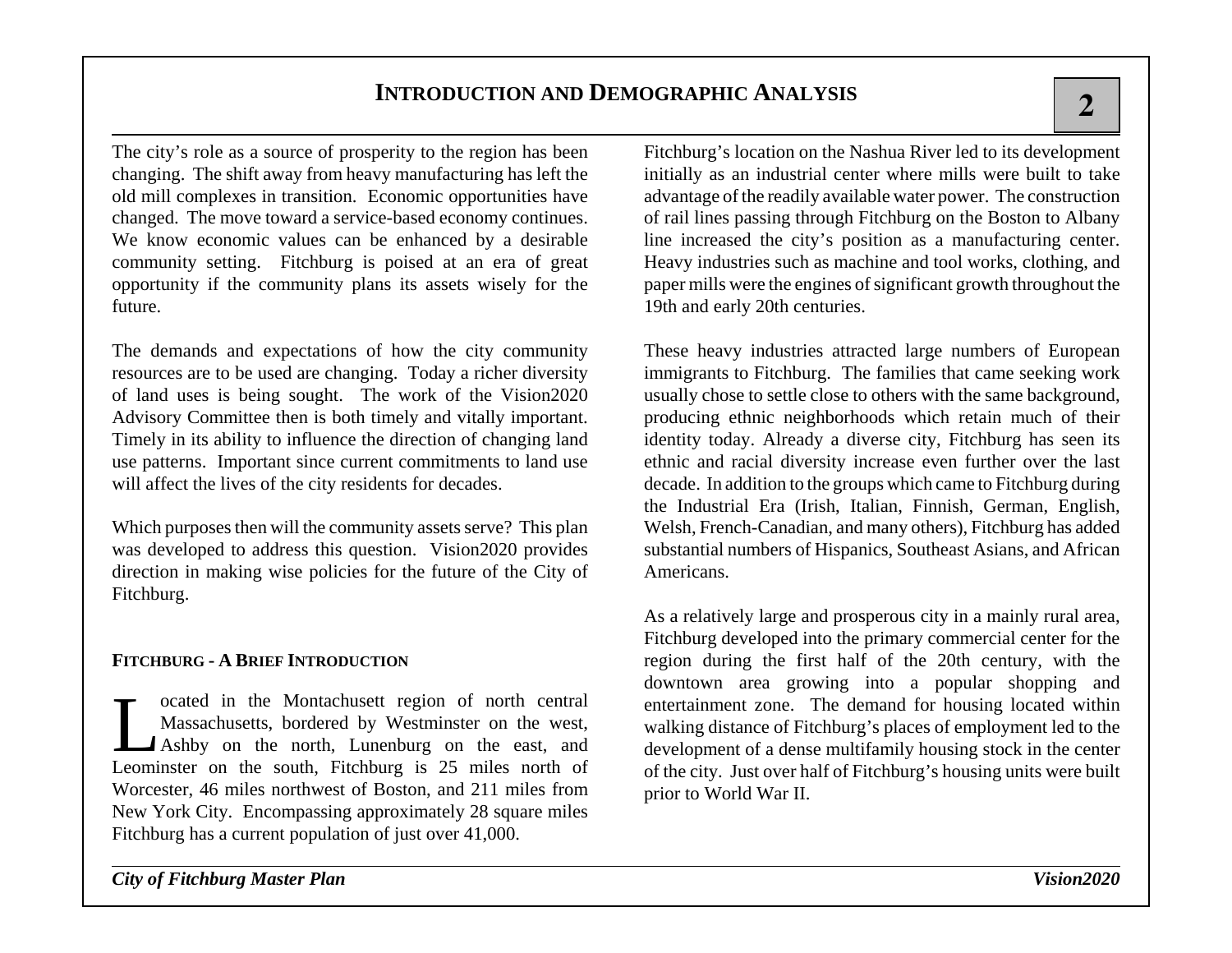Since the 1960s, there has been a general trend of heavy industry migration away from the northeastern United States. The paper industry, one of the oldest and historically the largest in Fitchburg, has increasingly chosen to locate its pulp-to-paper mills closer to its northern pulping plants in order to reduce transportation costs. The erosion of the manufacturing base led to a less prosperous population, which in turn took its toll on Fitchburg's commercial sector. During this same period, the rise of the regional shopping center further diminished the role of Intown Fitchburg as a commercial center. This loss of more traditional industries has, in recent years, been mitigated by growth in non-manufacturing industries such as construction and professional services, as well as a rise in certain manufacturing industries such as plastics, medical goods and services, and chemicals.



A crowd gathers for the annual Civic Days celebration.

#### **ADMINISTRATION AND PLANNING**

Fitchburg is administered by a mayor-council form of government. Planning, Conservation, and Housing functions, including the administration of state and federal housing funds, are united within the Office of the Planning Coordinator. A seven member Planning Board, an eleven member City Council, and a seven member Zoning Board of Appeals carry out the permitting process related to planning and development, with their specific duties and areas of concern specified in Fitchburg's Zoning Ordinance.

**3**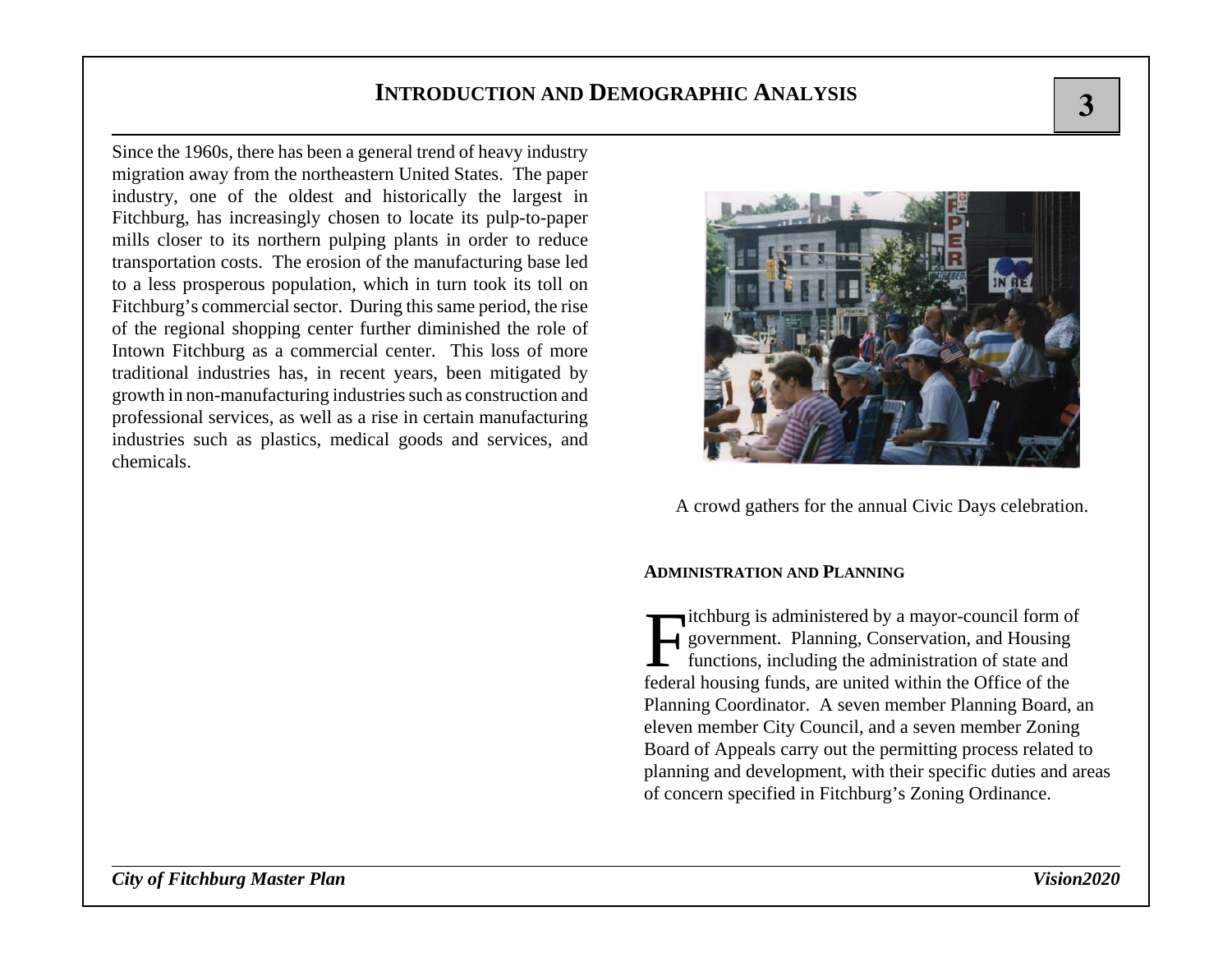### **DEMOGRAPHIC PROFILE<sup>1</sup>**

### POPULATION AND AGE

fter a significant drop during the 1970s, Fitchburg's population has been increasing since 1980. Fitchburg's large and growing population of older residents is primarily responsible for this increase. While the percentage of people in Fitchburg under the age of 18 (24.3%) is comparable to the county (24.4%) and state (22.5%) averages, its percentage of residents age 65 and over (15.5%) is higher than both (13.7% and 13.6%, respectively). It is also substantially higher than those of most communities in the area. Despite the fact that Fitchburg is no longer seeing large scale emigration, the percentage of older residents is expected to continue to rise, as the aging of the "baby boomer" generation is a national demographic trend.

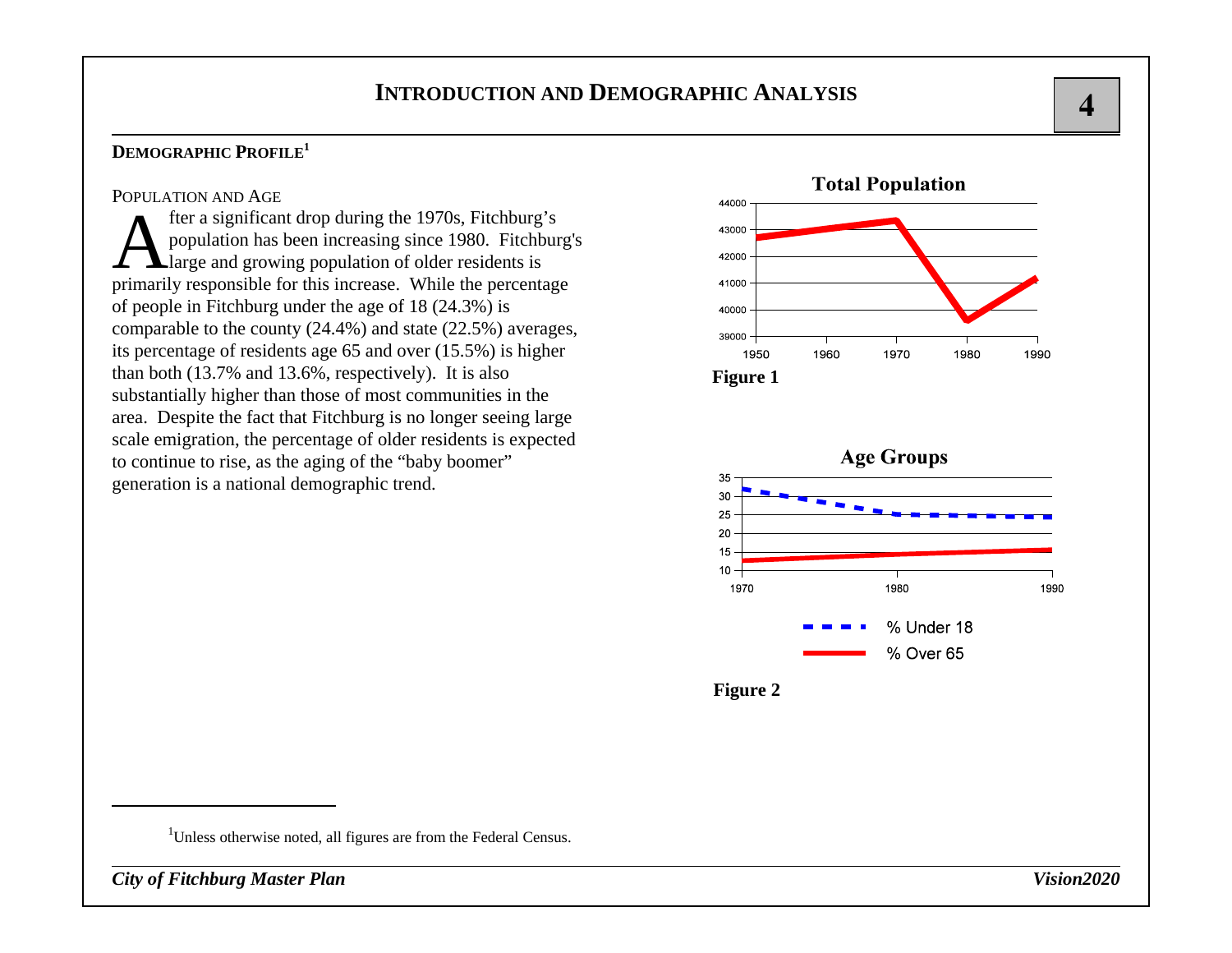### **RACE**

Fitchburg has greatly increased its ethnic and racial diversity over the last decade. In 1980, the percentage of non-white city residents was 2.0%, and people of Hispanic origin constituted 2.8%. According the 1990 Census, the city's Hispanic community rose to 9.6% of the total population. The percentage of non-white residents had nearly tripled, to 5.7%, including 2.9% black and 2.5% Asian. The Asian population is predominantly Hmong-Lao, many of whom are political refugees. Despite the low concentration of minorities in the rural areas in the northern and western areas of Fitchburg and a higher concentration in the inner city, Fitchburg has not experienced widespread segregation with no census tracts holding greater than a 27% minority population<sup>2</sup>.

### INCOME

Fitchburg has a relatively poor population. Household and per capita incomes are lower than the regional and State averages. The income of Fitchburg's relatively large Asian population, in particular, is much lower than average.

## **Household Income**



### **Figure 3**

# **Percentage of Families Below Poverty Level**

| <b>All Families11.7%</b>    |  |
|-----------------------------|--|
|                             |  |
|                             |  |
| Hispanic Origin50.4%        |  |
| Asian/Pacific Islander30.2% |  |

<sup>2</sup>Analysis of Impediments to Fair Housing, City of Fitchburg, 1996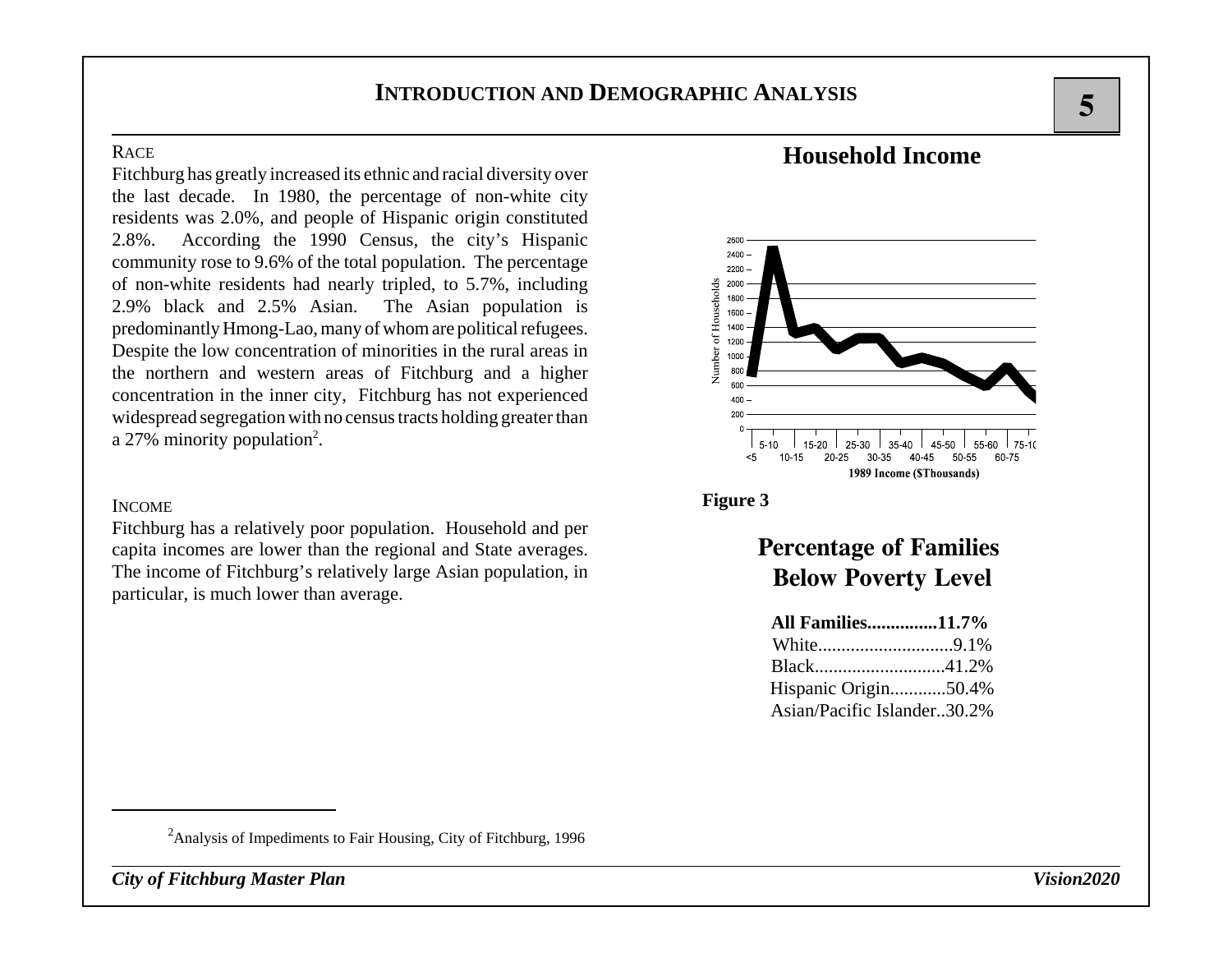|                           | Fitchburg   | Fitchburg-<br>Leominster<br>Area | <b>Mass</b> |
|---------------------------|-------------|----------------------------------|-------------|
| All Persons               | \$12,140.00 | \$14,762.00                      | \$17,224.00 |
| White                     | \$12,784.00 | \$15,221.00                      | \$18,003.00 |
| <b>Black</b>              | \$7,389.00  | \$10,000.00                      | \$10,867.00 |
| Asian/Pacific<br>Islander | \$6,063.00  | \$9,644.00                       | \$12,665.00 |
| Native<br>American        | \$10,473.00 | \$10,052.00                      | \$11,176.00 |
| Hispanic Origin           | \$5,287.00  | \$6,841.00                       | \$7,833.00  |
| <b>Other Races</b>        | \$5,970.00  | \$7,129.00                       | \$6,797.00  |

**PER CAPITA INCOME**

### COMMUTING PATTERNS

The percentage of Fitchburg residents without access to a vehicle is 18.9%, nearly double the county total of 11.2%. Such a high rate is usually found in larger cities such as Worcester rather than the smaller surrounding communities. This lower percentage of car ownership contributes to a higher percentage of carpoolers than might otherwise be expected. Commuters who carpool make up 15.1% of all transportation to work, half again as much as the State average of 10.7%. While 15.1% is above average, the vast majority, 75.4% of all commuters, drive alone to their jobs. The majority of commuters from Fitchburg head for one of three places: the Fitchburg / Leominster area where almost 70% of city residents work; the Worcester area; and Greater Boston. The three spikes on the "Commuting Times" chart correspond to the average time required to commute to these three areas from Fitchburg.

 $\overline{\phantom{a}}$  6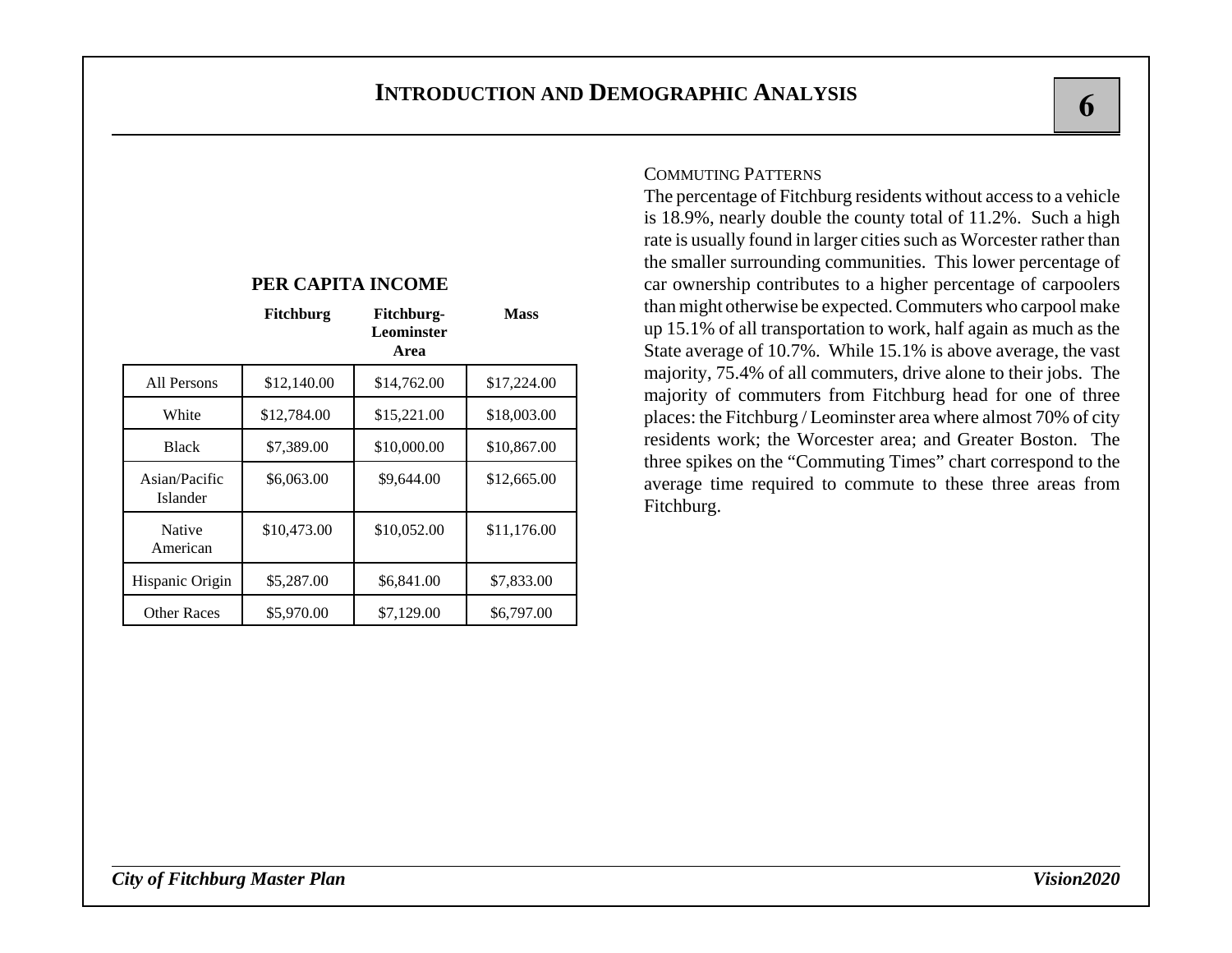

Figure 4

## **Place of Work**

| Fitchburg/Leominster MSA69.2%         |  |
|---------------------------------------|--|
|                                       |  |
|                                       |  |
|                                       |  |
| Worcester County Outside F/L MSA14.5% |  |
| Other Massachusetts Counties20.1%     |  |
|                                       |  |

# **Means of Transportation to Work**

| Car, Truck or Van            | 90.5% |  |
|------------------------------|-------|--|
| Drove Alone                  | 75.4% |  |
| Carpooled                    | 15.1% |  |
| <b>Public Transportation</b> | 1.9%  |  |
| <b>Bus</b>                   | 1.3%  |  |
| Railroad                     | 0.3%  |  |
| Taxicah                      | 0.3%  |  |
| Motorcycle                   | 0.0%  |  |
| Bicycle                      | 0.3%  |  |
| Walked                       | 4.8%  |  |
| <b>Other Means</b>           | 0.7%  |  |
| Worked at Home               | 1.8%  |  |

 $\overline{7}$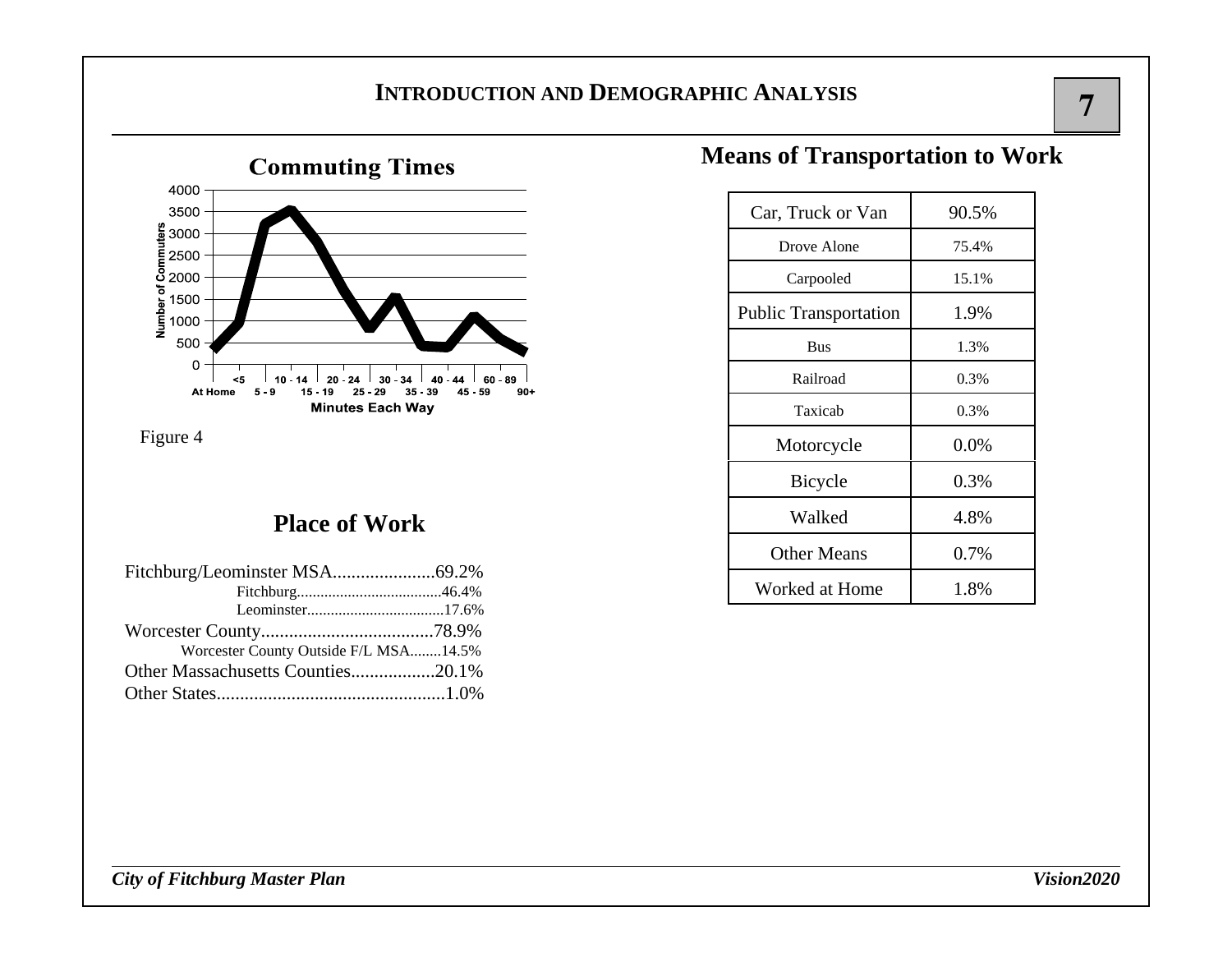### EDUCATION<sup>3</sup>

Fitchburg has lower levels of educational attainment than the State average, with 68.8% completing high school compared to a State average of 80.0%, and only 13.1% completing their Bachelors compared to 27.2%. Fitchburg's lower than average levels may be attributed to the high percentage of immigrants who have settled in Fitchburg and the dominance of the manufacturing and construction industries which produced jobs that did not require advanced education. A substantially reduced high school dropout rate over the past decade indicates that the value placed on education among city residents has increased.

The chart "Educational Attainment" shows an extreme differencein education levels between Asians in Fitchburg and those statewide with only 7.3% attaining a Bachelors degree, compared to a statewide average of 44.9%. Fitchburg's Asian population is predominantly Hmong-Lao, many of whom came to this country as political refugees and had formerly lived in rural areas of Laos, where advanced education was officially discouraged.

 $3$  See appendix School for Fitchburg's School Enrollment.

*City of Fitchburg Master Plan Vision2020*



A small sampling of Fitchburg's school children.

Fitchburg's school system, once the object of criticism, has made significant strides in recent years. The dropout rate for Fitchburg High School has decreased from 14% just a few years ago to 3.1% today4. This figure compares favorably with those of the region (3.9%) and the state  $(6.1\%)^5$ . A new High School, scheduled to be built off Ashby State Road, will feature highquality labs and other facilities, as well as computers and related hardware.

<sup>4</sup>Office of the Superintendent of Schools

<sup>5</sup>Massachusetts Department of Housing and Development